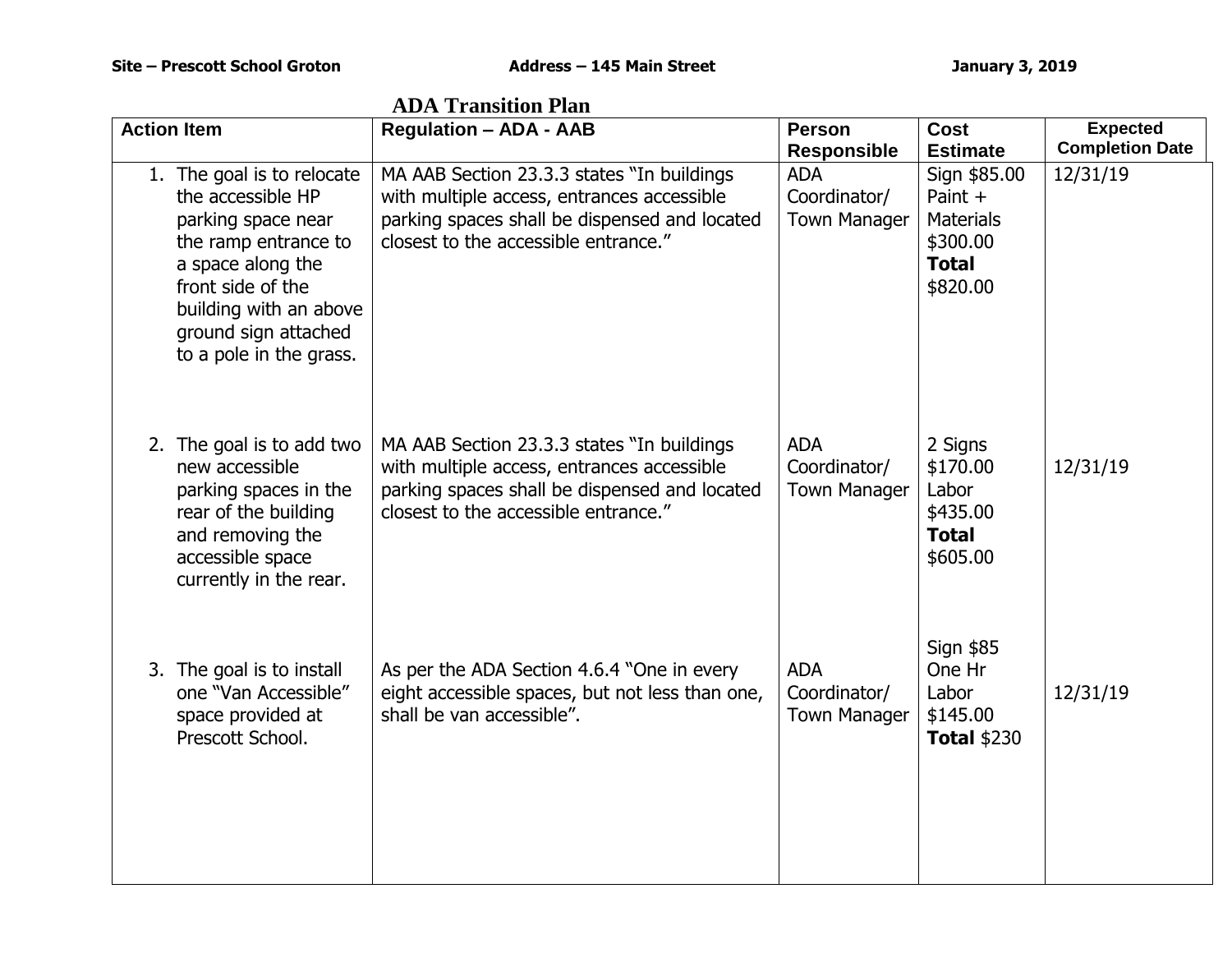| 4. The goal is to remove<br>"Secretary" sign and<br>purchase sign and<br>mount it at the<br>appropriate height at<br>the accessible parking<br>space on the side of<br>the building. | MA AAB Section 23.3.3 states "In buildings<br>with multiple access, entrances accessible<br>parking spaces shall be dispensed and located<br>closest to the accessible entrance." | <b>ADA</b><br>Coordinator/<br><b>Town Manager</b> | N/A                                                  | 12/31/19 |
|--------------------------------------------------------------------------------------------------------------------------------------------------------------------------------------|-----------------------------------------------------------------------------------------------------------------------------------------------------------------------------------|---------------------------------------------------|------------------------------------------------------|----------|
| 5. The goal is to make<br>the Front Entrance<br>and Ramp Entrance<br>doors easier to open.                                                                                           | ADA 2010 Section 404.2.9 states the opening<br>force of the door is 5lbs, maximum.                                                                                                | <b>ADA</b><br>Coordinator/<br><b>Town Manager</b> | Labor<br>\$145.00<br><b>Total</b><br>\$145.00        | 12/31/19 |
| 6. The goal is to remove<br>or replace the mat at<br>the Ramp Entrance<br>door that is a potential<br>tripping hazard.                                                               | ADA Section 4.5.1 ground and floor surfaces<br>shall be stable, firm, and slip resistant.                                                                                         | <b>ADA</b><br>Coordinator/<br><b>Town Manager</b> | Labor \$72.00<br><b>Total</b><br>\$72.00             | 12/31/19 |
| 7. The goal is to install a<br>railing on the steps at<br>the front entrance of<br>Prescott School.                                                                                  | ADA Section 4.9.4 (1) states handrails shall be<br>continuous along both sides of stairs.                                                                                         | <b>ADA</b><br>Coordinator/<br><b>Town Manager</b> | 3-foot length<br>\$95.00<br><b>Total</b><br>\$380.00 | 12/31/19 |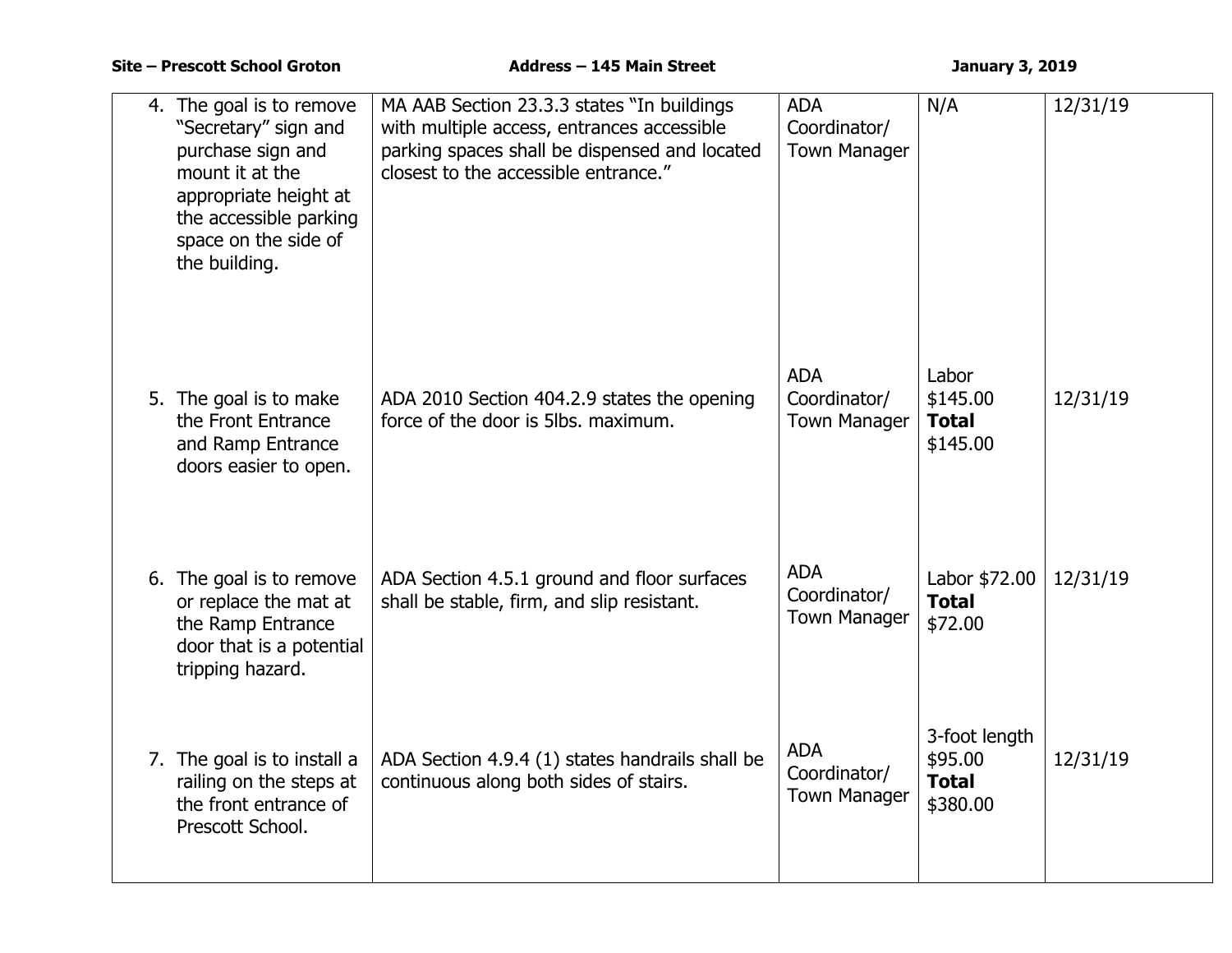| The goal is to repair<br>8.<br>the large cracks in the<br>ramp to the side<br>entrance of the<br>building.                                                                       | MA AAB Section 2.6 states "Accessible features<br>shall be maintained at all times."      | <b>ADA</b><br>Coordinator/<br><b>Town Manager</b> | Labor<br>\$435.00<br>Special ramp<br>concrete<br>\$160.00<br><b>Total</b><br>\$595.00 | 12/31/19 |
|----------------------------------------------------------------------------------------------------------------------------------------------------------------------------------|-------------------------------------------------------------------------------------------|---------------------------------------------------|---------------------------------------------------------------------------------------|----------|
| 9. The goal is to smooth<br>out the 1-inch lip<br>located at the base of<br>the ramp at the side<br>entrance of the<br>building.                                                 | ADA Section 4.5.1 ground and floor surfaces<br>shall be stable, firm, and slip resistant. | <b>ADA</b><br>Coordinator/<br><b>Town Manager</b> | <b>Materials</b><br>\$380.00<br>Labor<br>\$580.00<br><b>Total</b><br>\$960.00         | 12/31/19 |
| 10. The goal is to<br>excavate and regrade<br>a 4-foot flat spot<br>directly in front of the<br>rear entrance of the<br>building.                                                | ADA Section 4.5.1 ground and floor surfaces<br>shall be stable, firm, and slip resistant. | <b>ADA</b><br>Coordinator/<br><b>Town Manager</b> | Labor<br>\$1015.00<br><b>Materials</b><br>\$460.00<br><b>Total</b><br>\$1475.00       | 3/30/20  |
| 11. The goal is to install<br>new railings that are<br>properly installed 3/4<br>inches from the<br>concrete wall on the<br>basement entrance on<br>the side of the<br>building. | ADA Section 4.9.4 (1) states handrails shall be<br>continuous along both sides of stairs. | <b>ADA</b><br>Coordinator/<br><b>Town Manager</b> | New Railing<br>\$2400.00<br>Labor<br>\$1305.00<br><b>Total</b><br>\$3705.00           | 3/30/20  |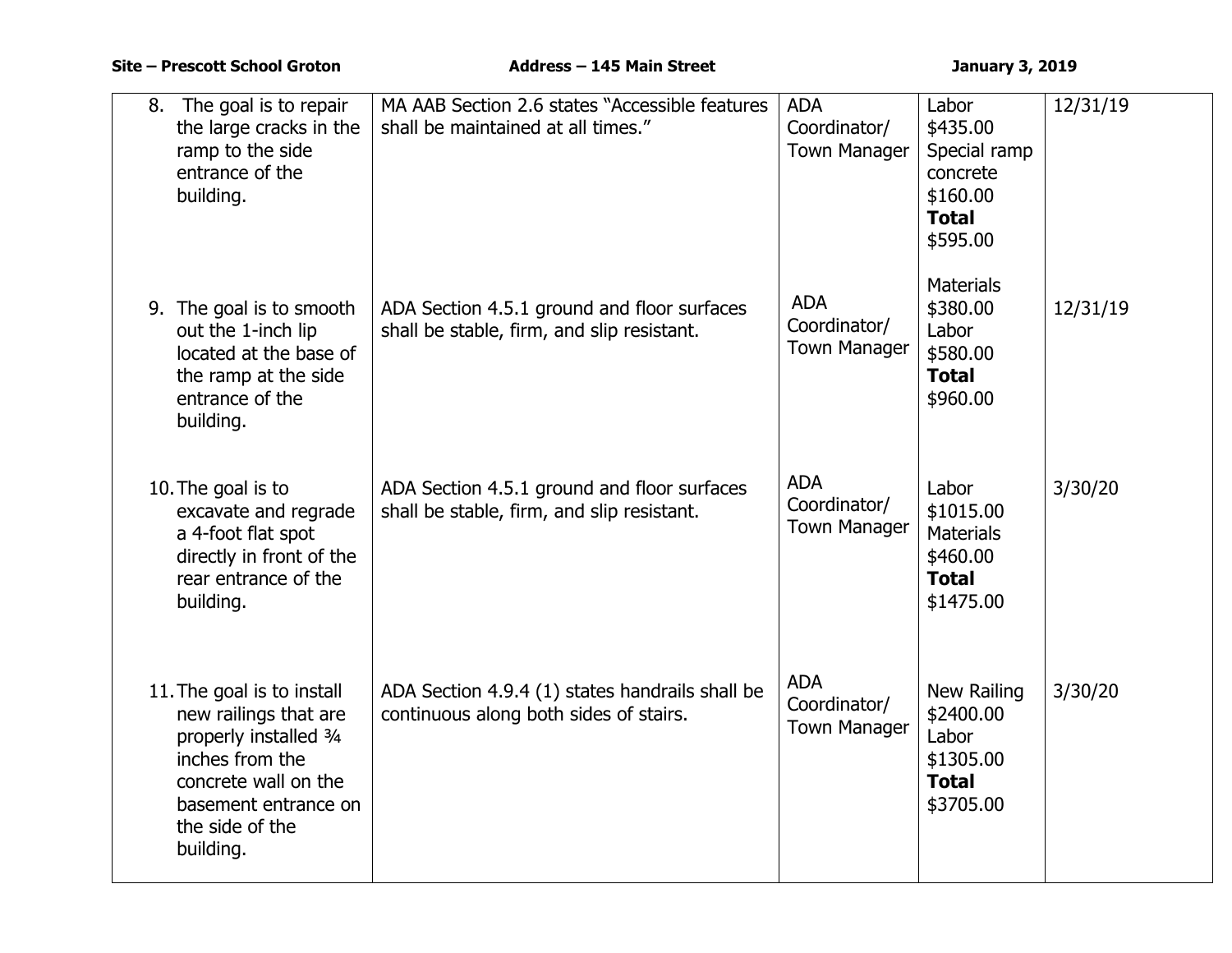| 12. The goal is to install a<br>directional sign<br>informing people with<br>disabilities how to<br>access the basement. | ADA 2010 Section 216.6 states that<br>"Descriptions are required when not all public<br>entrances are accessible."            | <b>ADA</b><br>Coordinator/<br><b>Town Manager</b> | \$85.00 per<br>sign                                           | 12/31/19 |
|--------------------------------------------------------------------------------------------------------------------------|-------------------------------------------------------------------------------------------------------------------------------|---------------------------------------------------|---------------------------------------------------------------|----------|
| 13. The goal is to install<br><b>Raised Letter Braille</b><br>Room Number signs in<br>Prescott School.                   | ADA Section 4.30 Signage states "Raised and<br>Braille Characters signs are required."                                        | <b>ADA</b><br>Coordinator/<br><b>Town Manager</b> | \$85.00 per<br>sign<br>Estimated<br><b>Total</b><br>\$1190.00 | 12/31/19 |
| 14. The goal is to install<br>knurled handles on<br>the Electrical Room<br>Door (Gym), Room<br>B120, Room 216.           | AAB Section 26.11.4 states "All Doors opening<br>into hazardous areas shall have hardware,<br>which is knurled or roughened." | <b>ADA</b><br>Coordinator/<br><b>Town Manager</b> | <b>Handles</b><br>\$95.00 each<br><b>Total</b><br>\$285.00    | 12/31/19 |
| 15. The goal is to post<br>ADA public notice at<br>Prescott School.                                                      | ADA #2 of the Fire Administrative Steps                                                                                       | <b>ADA</b><br>Coordinator/<br><b>Town Manager</b> | N/A                                                           | 12/31/19 |
| 16. The goal is to install<br>Fire Doors in the Gym.                                                                     | ADA Section 4.13 Doors                                                                                                        | <b>ADA</b><br>Coordinator/<br><b>Town Manager</b> | <b>New Doors</b><br>\$1120.00                                 | 12/31/19 |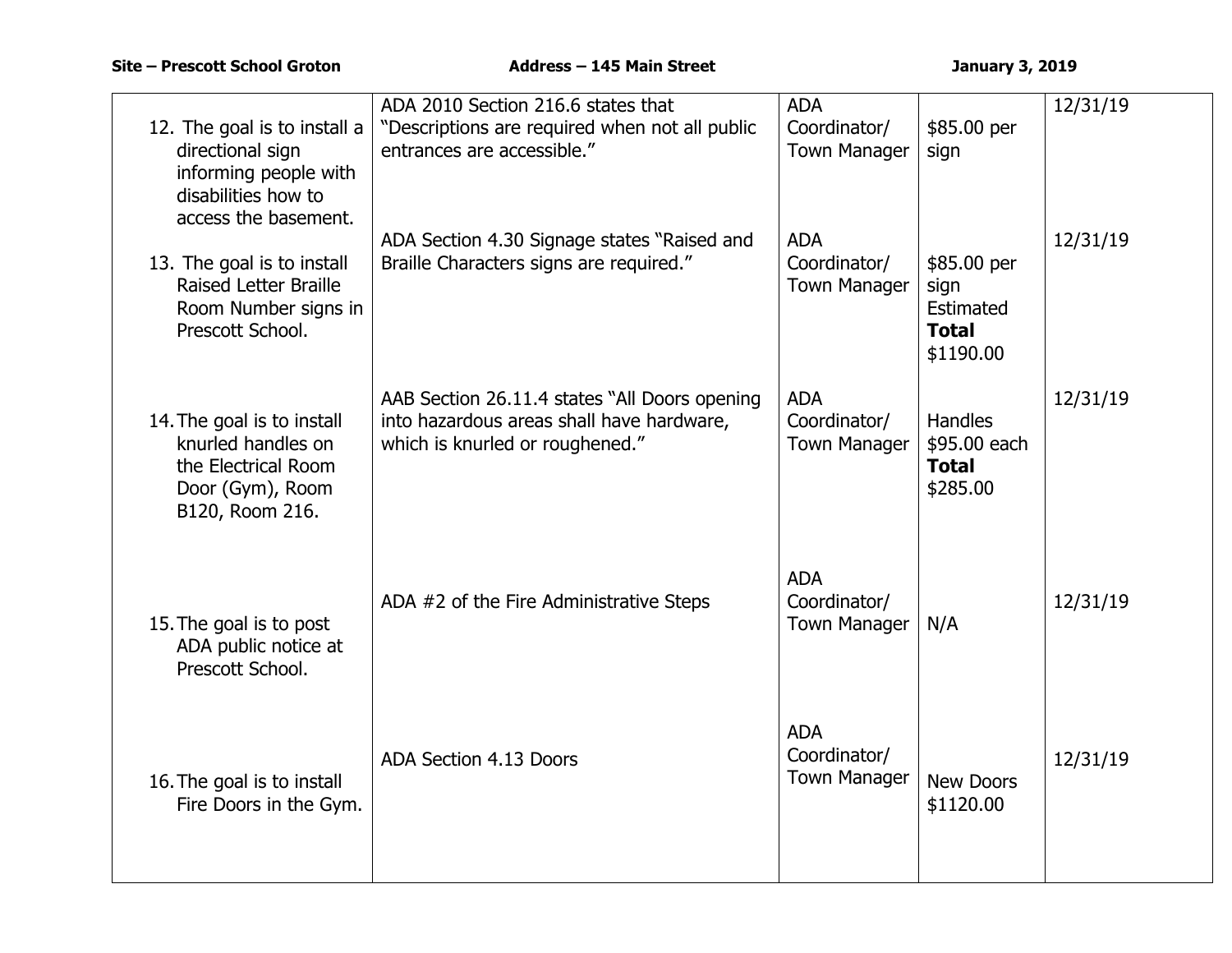| 17. The goal is to remove<br>the concreted debris<br>and buckets of trash<br>in the basement<br>hallway in front of the<br>Parent Resource<br>Center. | ADA Section 4.5.1 ground and floor surfaces<br>shall be stable, firm, and slip resistant.                                    | <b>ADA</b><br>Coordinator/<br><b>Town Manager</b> | Labor<br>\$435.00                                                                 | 12/31/19 |
|-------------------------------------------------------------------------------------------------------------------------------------------------------|------------------------------------------------------------------------------------------------------------------------------|---------------------------------------------------|-----------------------------------------------------------------------------------|----------|
| 18. The goal is to install<br>an accessible counter<br>in Room 309 (School<br>Admin Office).                                                          | ADA Sales and Service Counters states<br>"Service counters must have a clear floor<br>space in front of the access surface." | <b>ADA</b><br>Coordinator/<br><b>Town Manager</b> | Labor<br>\$1740.00<br><b>Materials</b><br>\$1400.00<br><b>Total</b><br>\$3140.00  | 12/31/19 |
| 19. The goal is to install a<br>door on the accessible<br>stall in the B118<br>Women's Room.                                                          | ADA Section 4.22.2 Doors to accessible toilet<br>stall.                                                                      | <b>ADA</b><br>Coordinator/<br><b>Town Manager</b> | \$131.00 ADA<br>partition<br>(stall door)<br>+ labor,<br><b>Total</b><br>\$240.00 | 12/31/19 |
| 20. The goal is to install<br>accessible coat hooks<br>in the both Men's and<br>Women's basement<br>restrooms.                                        | MA AAB states "Coat hooks shall be 54 inches<br>high."                                                                       | <b>ADA</b><br>Coordinator/<br><b>Town Manager</b> | 2 Coat hooks<br>\$10.00<br>Labor<br>\$120.00<br><b>Total</b><br>\$130.00          | 12/31/19 |